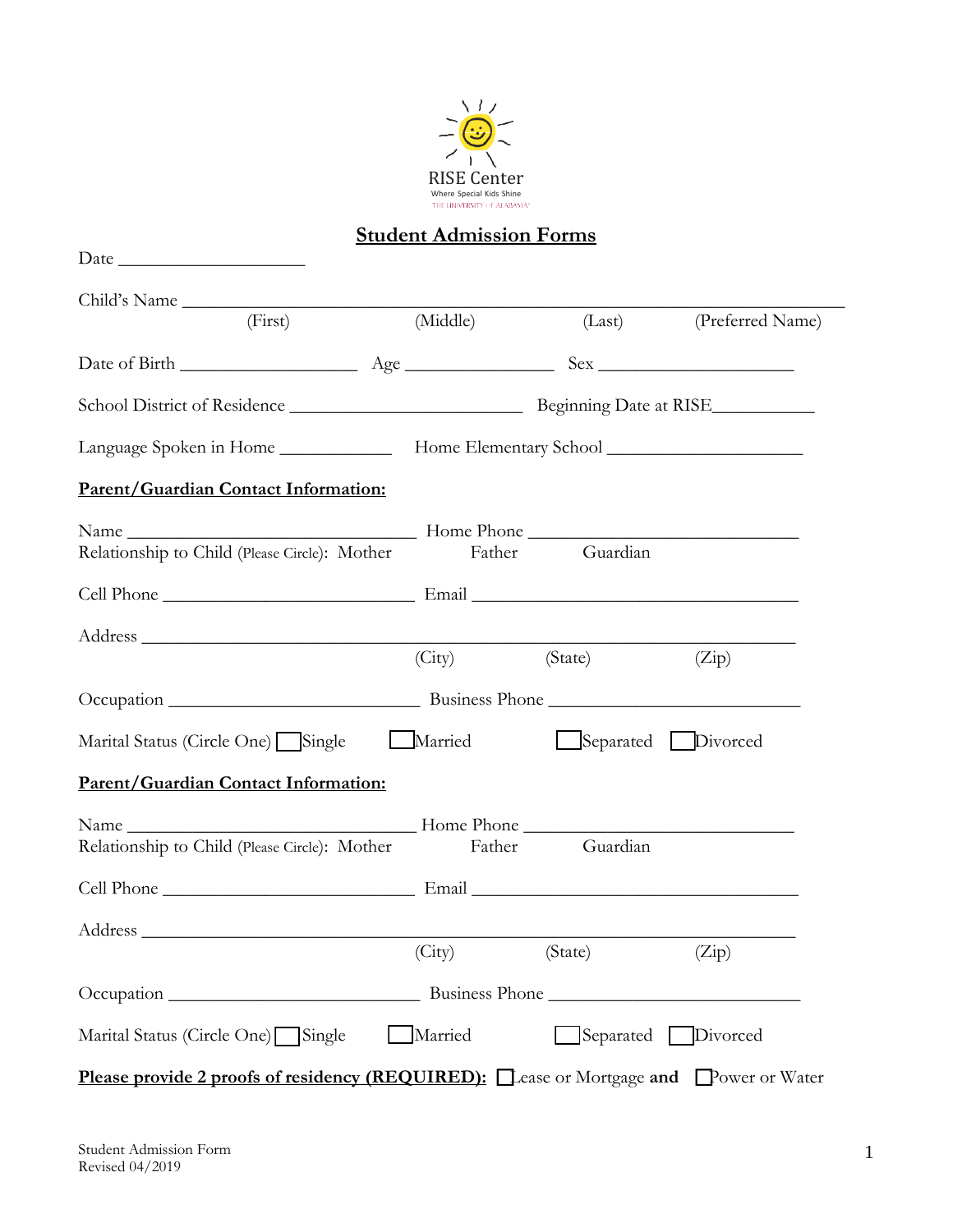| <b>Emergency Telephone Numbers</b> |        |                                                                                                                                                                                                                               |      |       |                      |
|------------------------------------|--------|-------------------------------------------------------------------------------------------------------------------------------------------------------------------------------------------------------------------------------|------|-------|----------------------|
|                                    |        |                                                                                                                                                                                                                               |      |       |                      |
|                                    |        |                                                                                                                                                                                                                               |      |       |                      |
|                                    |        | Relationship to Child:                                                                                                                                                                                                        |      |       |                      |
|                                    |        |                                                                                                                                                                                                                               |      |       |                      |
|                                    |        | Home Address:<br>Apt $#$                                                                                                                                                                                                      |      |       |                      |
|                                    | Street |                                                                                                                                                                                                                               | City | State | Zip                  |
|                                    |        |                                                                                                                                                                                                                               |      |       |                      |
|                                    |        |                                                                                                                                                                                                                               |      |       |                      |
|                                    |        |                                                                                                                                                                                                                               |      |       |                      |
|                                    |        |                                                                                                                                                                                                                               |      |       |                      |
|                                    |        |                                                                                                                                                                                                                               |      |       |                      |
|                                    | Street | Apt #                                                                                                                                                                                                                         | City | State | $\operatorname{Zip}$ |
|                                    |        |                                                                                                                                                                                                                               |      |       |                      |
|                                    |        |                                                                                                                                                                                                                               |      |       |                      |
|                                    |        |                                                                                                                                                                                                                               |      |       |                      |
|                                    |        | Name: Name: Name: Name: Name: Name: Name: Name: Name: Name: Name: Name: Name: Name: Name: Name: Name: Name: Name: Name: Name: Name: Name: Name: Name: Name: Name: Name: Name: Name: Name: Name: Name: Name: Name: Name: Name: |      |       |                      |
| Relationship to Child:             |        |                                                                                                                                                                                                                               |      |       |                      |
|                                    |        |                                                                                                                                                                                                                               |      |       |                      |
|                                    | Street | Apt $#$                                                                                                                                                                                                                       | City | State | Zip                  |
|                                    |        |                                                                                                                                                                                                                               |      |       |                      |
|                                    |        |                                                                                                                                                                                                                               |      |       |                      |
|                                    |        |                                                                                                                                                                                                                               |      |       |                      |
|                                    |        |                                                                                                                                                                                                                               |      |       |                      |
|                                    |        |                                                                                                                                                                                                                               |      |       |                      |
|                                    |        |                                                                                                                                                                                                                               |      |       |                      |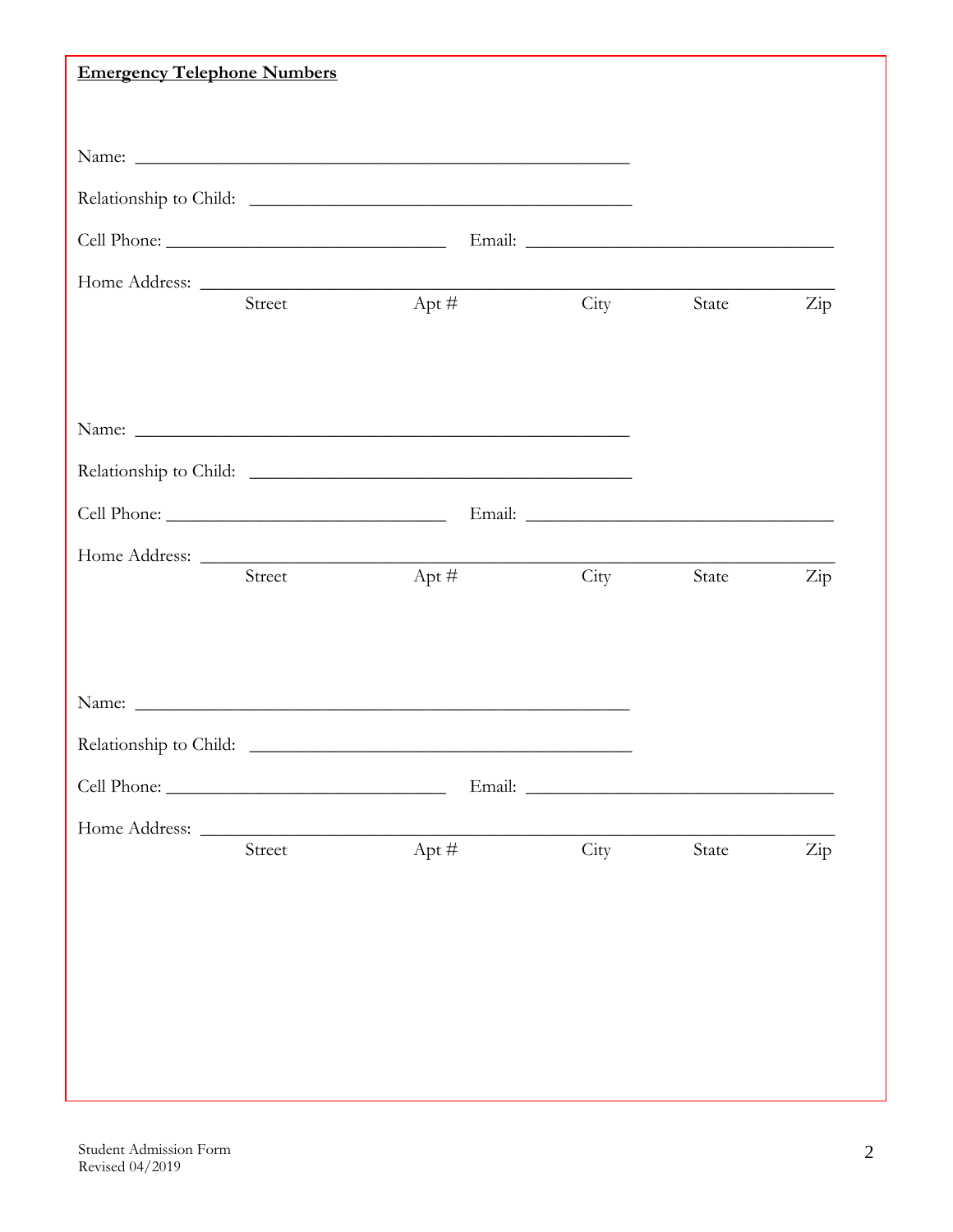| Does this child have any siblings? |                      |  |  |  |
|------------------------------------|----------------------|--|--|--|
| Yes                                | If yes, please list: |  |  |  |
|                                    |                      |  |  |  |
|                                    |                      |  |  |  |
|                                    |                      |  |  |  |
|                                    |                      |  |  |  |
|                                    |                      |  |  |  |
|                                    |                      |  |  |  |
|                                    |                      |  |  |  |
| No.                                |                      |  |  |  |

### **DEVELOPMENTAL MILESTONES**

### **PLEASE COMPLETE THE CHART BELOW:**

| THE FIRST TIME YOUR CHILD WAS ABLE TO: | DID YOUR CHILD REACH THIS MILESTONE? IF SO, WHEN?   |  |
|----------------------------------------|-----------------------------------------------------|--|
| <b>ROLL OVER</b>                       | $\rm No$                                            |  |
| <b>SIT UP</b>                          | $\rm No$                                            |  |
| <b>SLEEP THROUGH THE NIGHT</b>         | Yes, approximate date:<br>$\rm No$<br>П             |  |
| <b>SMILE</b>                           | $\rm No$                                            |  |
| <b>BABBLE</b>                          | Yes, approximate date:<br>ΙI<br>П<br>N <sub>o</sub> |  |
| <b>STAND ALONE</b>                     | П<br>$\rm No$                                       |  |
| <b>TAKE FIRST STEP</b>                 | $\rm No$<br>П                                       |  |
| <b>SAY FIRST WORD</b>                  | 口<br>$\rm No$                                       |  |
| <b>TOILET TRAINED</b>                  | Yes, approximate date:<br>$\rm No$                  |  |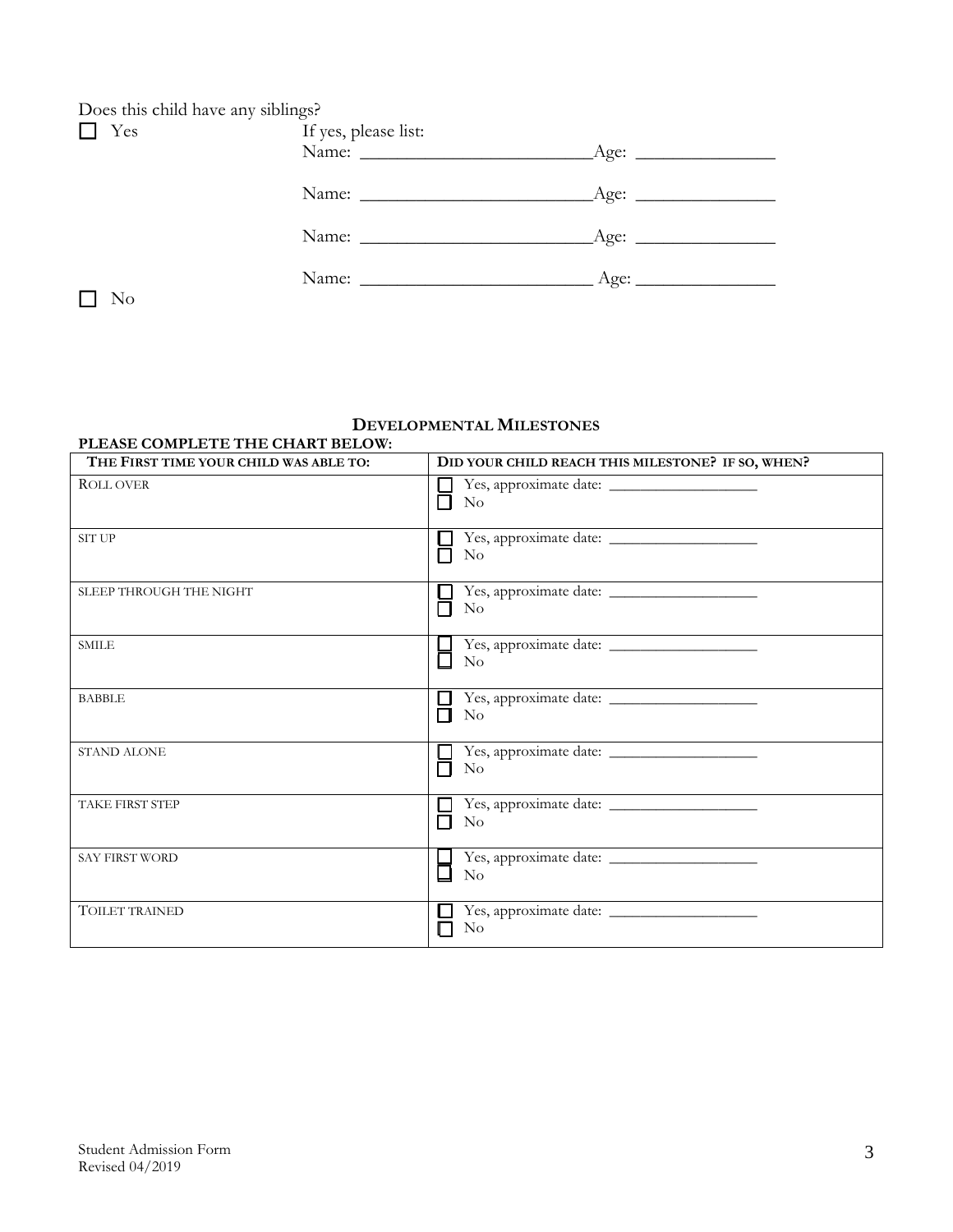## **MEDICAL HISTORY**

| 2. | Please list in weeks the length of your pregnancy. _________________weeks                      |  |
|----|------------------------------------------------------------------------------------------------|--|
| 3. | Did you experience complications during delivery?<br>$\Box$ Yes $\Box$ No                      |  |
| 4. |                                                                                                |  |
| 5. | What is your child's current weight? _________ lbs __________ ozs _Length? ____________ inches |  |
| 6. | Delivery: Vaginal C-Section                                                                    |  |
| 7. |                                                                                                |  |
| 8. | Did the baby have feeding problems?<br>$\top$ Yes<br>$\vert$ No                                |  |
|    | 10. Did the baby have trouble breathing?<br>$\Box$ Yes $\Box$ No                               |  |
|    | 11. Was the baby on a ventilator?<br>$\top$ Yes<br>$\overline{\phantom{a}}$     No             |  |
|    | 12. Oxygen?<br>Yes<br>$\rm No$                                                                 |  |
|    | 13. Did the baby have seizures?<br>Yes<br>- No<br>If yes, please describe: _                   |  |

If yes, please describe: \_\_\_\_\_\_\_\_\_\_\_\_\_\_\_\_\_\_\_\_\_\_\_\_\_\_\_\_\_\_\_\_\_\_\_\_\_\_\_\_\_\_\_\_\_\_\_\_\_\_\_\_\_\_\_\_\_\_\_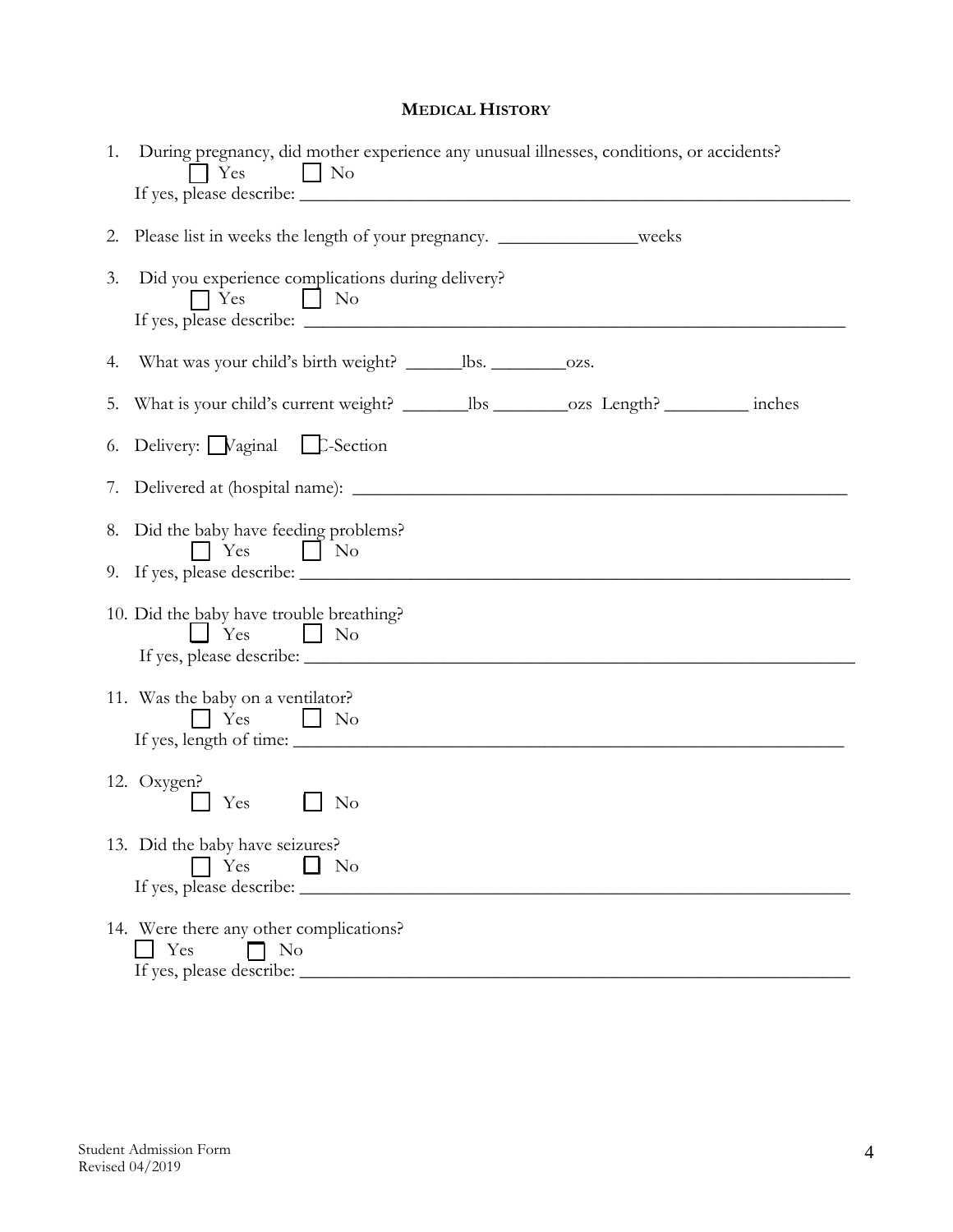15. Describe any surgeries your child has had:

| $\circ$<br>Surgery | Date | Hospital |
|--------------------|------|----------|
|                    |      |          |
|                    |      |          |
|                    |      |          |
|                    |      |          |
|                    |      |          |
|                    |      |          |
|                    |      |          |
|                    |      |          |
|                    |      |          |
|                    |      |          |
|                    |      |          |

16. Please list allergies that your child has (food, medication, substances):

- \_\_\_\_\_\_\_\_\_\_\_\_\_\_\_\_\_\_\_\_\_\_\_\_\_
- \_\_\_\_\_\_\_\_\_\_\_\_\_\_\_\_\_\_\_\_\_\_\_\_\_
- $\bullet$   $\qquad \qquad$  $\bullet$   $\hspace{0.2cm}$   $\hspace{0.2cm}$   $\hspace{0.2cm}$   $\hspace{0.2cm}$   $\hspace{0.2cm}$   $\hspace{0.2cm}$   $\hspace{0.2cm}$   $\hspace{0.2cm}$   $\hspace{0.2cm}$   $\hspace{0.2cm}$   $\hspace{0.2cm}$   $\hspace{0.2cm}$   $\hspace{0.2cm}$   $\hspace{0.2cm}$   $\hspace{0.2cm}$   $\hspace{0.2cm}$   $\hspace{0.2cm}$   $\hspace{0.2cm}$
- 17. Please list all **current medications**, including any over-the-counter and/or prescribed by a doctor. If **a medication is required during school hours**, a *School Medication Prescriber/Parent Authorization Form* must be completed and signed by the prescribing doctor and parent/legal guardian.

| Medication | Dosage | <b>Time Taken</b> | <b>Prescribing Doctor</b> |
|------------|--------|-------------------|---------------------------|
|            |        |                   |                           |
|            |        |                   |                           |
| .          |        |                   |                           |
|            |        |                   |                           |
| ◡.         |        |                   |                           |

18. Please check the illnesses that apply:

| <b>Illness</b> | Yes | No | Age | Hospitalization |
|----------------|-----|----|-----|-----------------|
| Measles        |     |    |     |                 |
| Chicken Pox    |     |    |     |                 |
| <b>Mumps</b>   |     |    |     |                 |
| Strep Throat   |     |    |     |                 |
| Scarlet Fever  |     |    |     |                 |
| Tonsillitis    |     |    |     |                 |
| Ear Infections |     |    |     |                 |
| Seizures       |     |    |     |                 |
| Meningitis     |     |    |     |                 |

\_\_\_\_\_\_\_\_\_\_\_\_\_\_\_\_\_\_\_\_\_\_\_\_\_\_\_\_\_\_\_\_\_\_\_\_\_\_\_\_\_\_\_\_\_\_\_\_\_\_\_\_\_\_\_\_\_\_\_\_\_\_\_\_\_\_\_\_\_\_\_\_\_\_\_\_\_\_\_

19. Were any of the above illnesses followed by noticeable changes in the child's behavior?